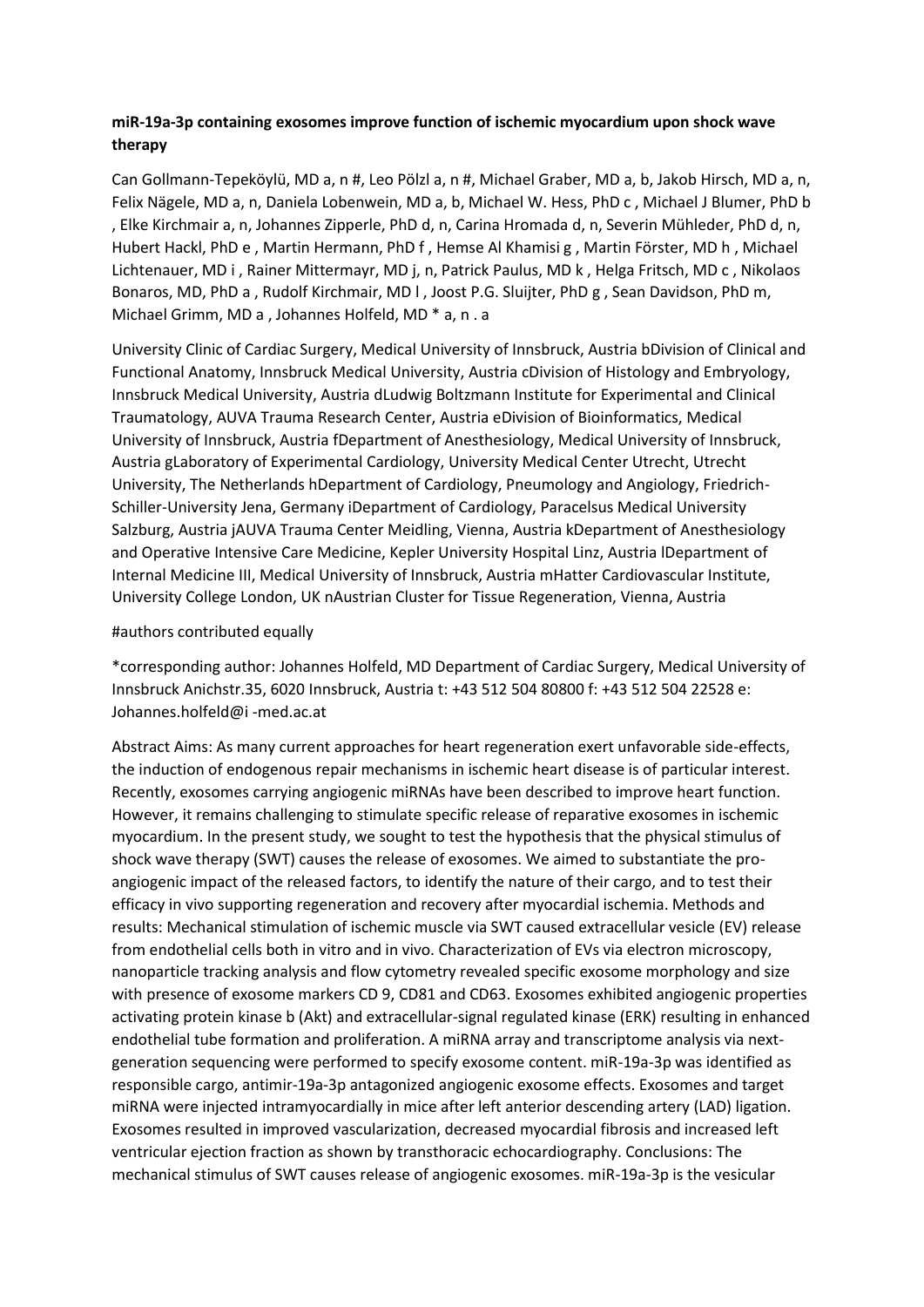cargo responsible for the observed effects. Released exosomes induce angiogenesis, decrease myocardial fibrosis and improve left ventricular function after myocardial ischemia. Exosome release via SWT could develop an innovative approach for the regeneration of ischemic myocardium. 2. Translational Perspective SWT is a non-invasive therapy used in clinical practice for more than three decades for lithotripsy and improved wound healing with no observed major adverse events. Cardiac application for myocardial regeneration is a promising approach for patients with ischemic cardiomyopathy. First human applications show promising results, although the working mechanisms remained obscure. We show for the first time that the mechanical stimulus of SWT causes release of angiogenic exosomes containing miR-19a-3p. Treatment of ischemic myocardium resulted in improved cardiac function and decreased fibrosis. Elucidating molecular mechanisms could promote the clinical application of cardiac SWT.

5 3. Non -standard Abbreviations and Acronyms. CFSE . . . Carboxyfluorescein succinimidyl ester EV … extracellular vesicles HUVEC . . . human umbilical vein endothelial cells LAD . . . left anterior descending LDPI . . . laser Doppler perfusion imaging MVB . . . multivesicular bodies nSMase . . . neutral sphigomyelinase SCID . . . severe combined immunodeficient SW . . . shock wave SWT . . . shock wave therapy TLR3 … Toll -like receptor 3 TSP - 1 . . . thrombospondin 1 VEGF … Vascular endothelial growth factor VEGFR2 … Vascular endothelial growth factor receptor 2

### **4. Introduction**

Exosomes were reportedly released from adult cardiomyocytes upon hypoxic exposure 1 , from rat hearts exposed to ischemia 2 , and were found to be elevated in plasma of humans subjected to remote ischemic preconditioning 2 , and as a result cardioprotective mechanisms are supposedly triggered 2-4 .

No method so far exists to stimulate the release of angiogenic exosomes in vivo. Our group gained experience with mechanical stimulation by shock waves earlier and we therefore hypothesized that SWT increases the release of angiogenic exosomes in ischemic myocardium.

Low-energy shock wave therapy (SWT) is a promising, non-invasive approach that induces an angiogenic response and thereby supports the regeneration of ischemic hearts and limbs 5-8 . Its efficacy at inducing angiogenesis and corresponding benefits has been well documented both for in vitro models such as murine skin isografts 6 , endothelial cells 9 and fibroblasts 10 , as well as in vivo for mouse, rat and porcine myocardial ischemic models 7, 11 . Importantly, evidence exists that SWT may also improve cardiac function in human patients suffering from severe coronary disease 12 , and that SWT may be routinely and successfully applicable in a clinical setting 13 . Furthermore, a recent review and meta-analysis on SWT anti-anginal efficacy in humans confirms a beneficial effect ( 14; covering a total of 1,189 patients in 39 relevant studies).

In contrast to the relatively well-documented effects of SWT, very little is known regarding the underlying mechanisms at the cellular and molecular level, and only recently we began to shed light on this matter. Specifically, we found that SWT causes the release of RNA which activates Toll-Like receptor 3 (TLR3) signaling and thereby induces angiogenesis and arteriogenesis in different tissues 15, 16 . The involvement of TLR3 in the SW response was substantiated in vitro by showing that the supernatant of SW-treated HUVECs evoked TLR3 signaling-relayed expression of IFN-β1 in target cells, which was abolished by siRNA-mediated silencing of the receptor 16 . Furthermore, RNAse treatment of the supernatant prevented TLR3 activation. A mouse hind limb ischemia model confirmed this mechanism in vivo, with angiogenesis and improved blood perfusion evoked in wild type animals treated with SWT, whereas TLR3- deficient mice remained totally unresponsive and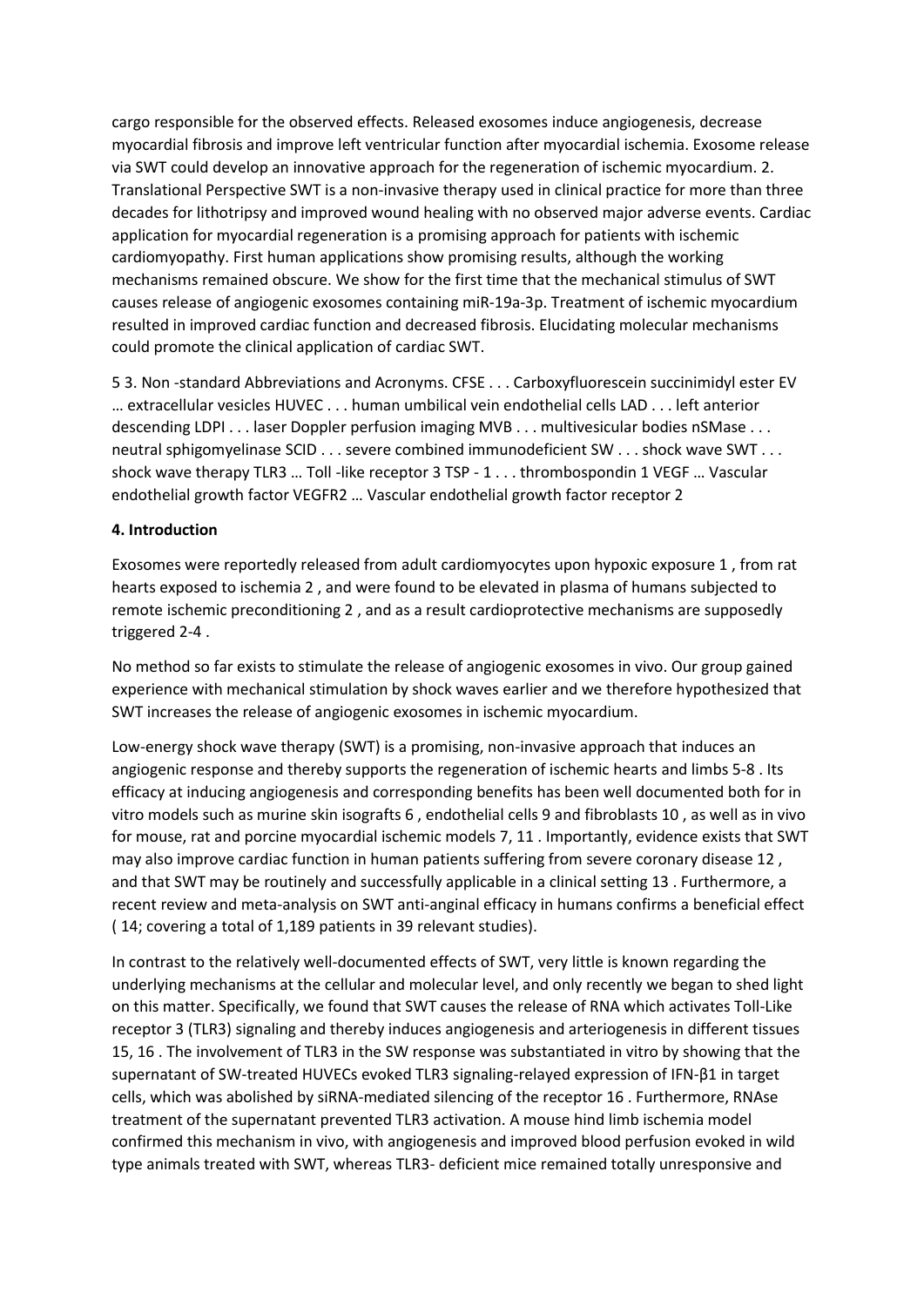resembled untreated controls 16 . The enhanced release of double-stranded RNA was by itself not dependent on TLR3 and, importantly, appeared to not be the consequence of SW induced cell damage. We thus previously suggested that RNA release might occur via exosomes 11, the importance of which as transmitters of intercellular and tissue level communication has received increased recognition over recent years 17-19 . Exosomes are nano-sized lipid bilayer vesicles with a size of 30 to 100nm. They are derived from intraluminal vesicles of multivesicular bodies (MVB) and released into the extracellular space upon fusion of MVBs with the cell membrane 17 . In contrast to these exosomes, microvesicles that are larger in size and produced by plasma membrane shedding show mainly unfavorable effects on the cardiovascular system 20 .

In the present study, we sought to test the hypothesis that SWT causes the release of exosomes. Furthermore, we wanted to substantiate the pro-angiogenic impact of the released factors, to obtain more specific insight into the nature of the cargo released with the presumed exosomes, and to finally test the efficacy of an in vivo treatment with these exosomes for supporting regeneration and recovery of ischemic myocardium.

# **5. Methods**

5.1. Cell culture and exosome isolation After obtaining written informed consent of patients, umbilical cords were obtained from Caesarean sections for isolation of human umbilical vein endothelial cells (HUVECs). Permission was given from the ethics committee of Innsbruck Medical University (no. UN4435) and complied to the Declaration of Helsinki. Isolation of endothelial cells was performed as described in detail previously 16 .

# 5.2. Induction of myocardial infarction

Experiments were approved by the Austrian animal care and use committee (BMWF66.011/0124- WF/V/3b/2016). The investigation conformed to the 'Guide for the Care and Use of Laboratory Animals' published by the US National Institutes of Health (NIH Publication No. 85-23, 1996, revised 2011; available from: www. nap.edu/catalog/5140.html). Euthanasia was performed by cervical dislocation in anesthesia. Anesthesia was performed via an intraperitoneal injection of ketamine hydrochloride (Ketanest®, Graeub, Switzerland, 80mg/kg body weight) and xylazine hydrochloride (Xylasol® , aniMedica, Germany, 5mg/kg body weight). 12 to 15 weeks old male C57/BL6 mice (Charles River, Sulzfeld, Germany) and 12 to 15 weeks old male severe combined immunodeficient (SCID)-beige mice (NOD.CB17- Prkdcscid/J, Charles River) were used. A lateral thoracotomy was performed and the left anterior descending artery (LAD) was ligated using 7-0 polypropylene sutures (Ethicon, Somerville, NJ). Myocardial infarction was confirmed by blanching of the myocardium. Immediately after ligation immunodeficient (SCID)-beige mice (n=10) were injected with exosomes from 2 million HUVECs suspended in 300µl PBS intramyocardially into the periinfarction zone. C57BL/6 mice were treated with 80ng Miridian hsa-miR-19a-3p (UGUGCAAAUCUAUGCAAAACUGA), Miridian hsa-let-7i-5p (UGAGGUAGUAGUUUGUGCUGUU) (both Thermo Scientific) and scrambled miRNA (Qiagen, Venlo, Netherlends) suspended in Dharma FECT 1 Transfection Reagent (GE Dharmacon Inc., Lafayette, USA).

# 5.3. Echocardiography

Echocardiography was performed as described previously 11 .

5.4. Nanoparticle tracking analysis (NTA)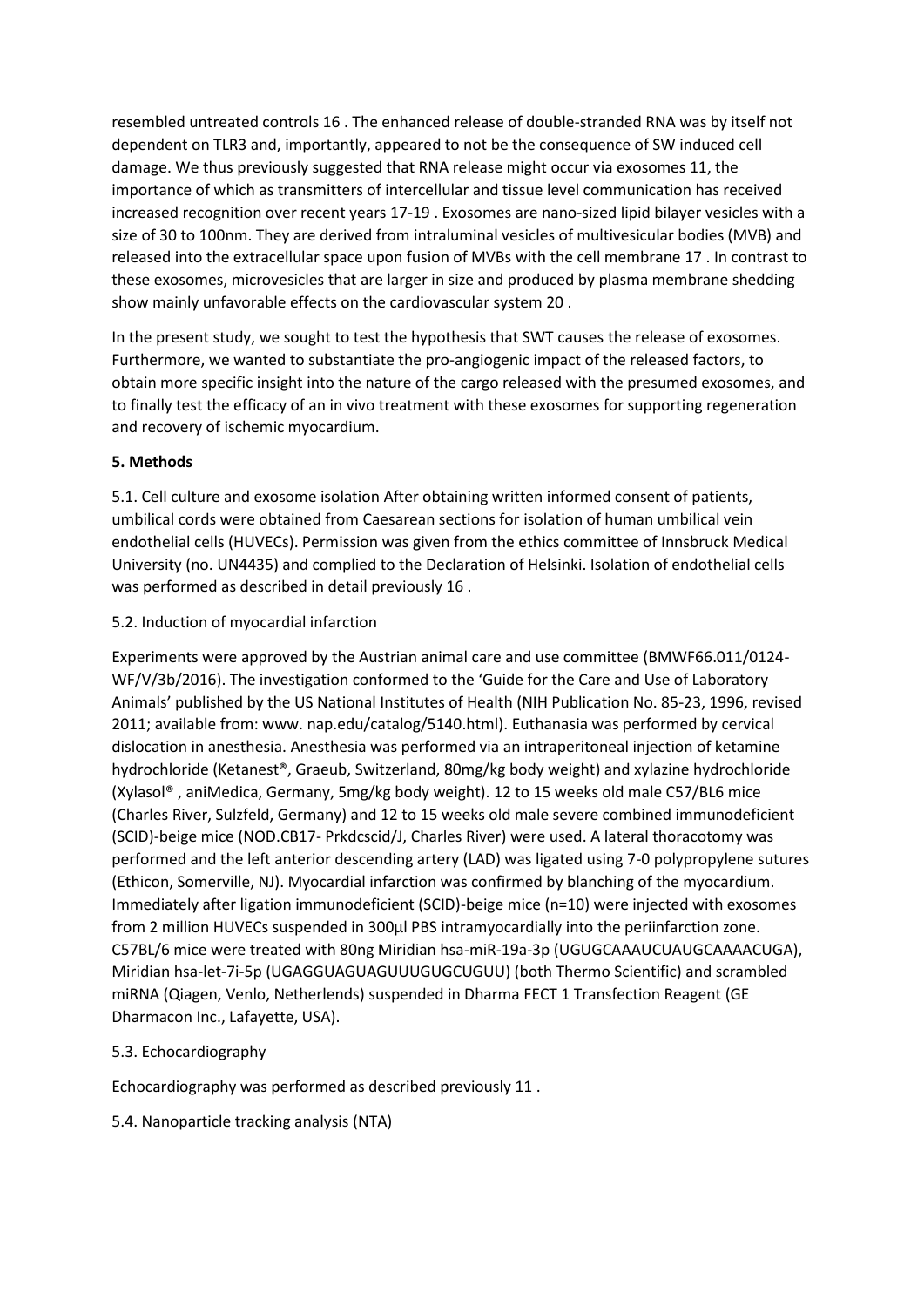In order to determine the quantity and dimensions of released exosomes, cell culture supernatants and mouse plasma samples were analyzed on a Zetaview PMX 110 V3.0 particle analyzer (Particle Metrix GmbH, Meerbusch, Germany).

5.5. Flow cytometry For characterization of EV, an EV capture assay with antibody-coated magnetic beads was used. Samples were incubated with anti-CD63, CD9 or CD81-coated magnetic beads (ExoCap, JSR Life Sciences, Leuven, Belgium) overnight, and washed by aspiration on a magnet (Hydro Speed, Tecan; Männedorf, Switzerland) upon adding Bio-Plex® Wash Buffer (Bio-Rad Laboratories, Hercules, CA). Secondary CD63-Alexa647 (BD Bioscience, Franklin Lakes, NJ), CD9- Alexa647 (Exbio, Prague, Czech Republic), CD81-Alexa647 (Santa Cruz Biotechnology, Dallas, TX) antibody in PBS was added, and incubated for 2 hours at RT while shaking. Beads were washed with washing buffer, and resuspended in PBS. Mean fluorescent intensity of the samples was measured by FACS (BC CytoFLEX flow cytometer, Beckman Coulter, Brea, CA).

5.6. miRNA array and miRNA transfection Inflammatory Response and Autoimmunity miScript miRNA PCR Array (Qiagen, Venlo, Netherlands) was used for miRNA screening of exosome content and used as suggested by the manufacturer. Transfection of HUVECs was performed using Dharmafect transfection reagent 4 (Thermo Scientific, Waltham, MA).

### 5.7. Gene expression profiling

Total-RNA was isolated from three samples of differently treated HUVEC cells and was submitted to transcriptome analysis for the purpose of gene-expression profiling as described in the supplements.

### 5.8. Statistical Analysis

All graphs are presented as scatter/dot plots. Experiments with a time course are represented as line graphs to depict time-dependent changes. All results are expressed as mean+SEM. Statistical comparisons between two groups were performed by Student's t or Mann–Whitney test as appropriate. Multiple groups were analyzed by one-way ANOVA with Tukey post hoc analysis to determine statistical significance. Probability values <0.05 were considered statistically significant.

For further details regarding materials and methods, see the online Data Supplement.

#### **6. Results**

#### 6.1. SWT causes exosome release in vitro and in vivo

In the first series of experiments we evaluated if SW treatment induces the release of EVs from endothelial cells and determined their characteristics. HUVECs were cultured in exosome-free conditions and subjected to SW treatment, followed by isolation of EVs released into the conditioned medium. As measured by nanoparticle tracking analysis, SW treatment induced a rapid, significant increase in the number of particles in the CM as compared to those from untreated controls after 1 and 4 hours (Fig. 1A). As they represent the relevant cell type in myocardial ischemia and numbers of released exosomes are reduced in elder patients, we confirmed our results in primary human coronary artery endothelial cells derived from elder donors (CAECs) and found the same rapid release of particles after mechanical stimulation (Fig. 1B). This finding was supported by quantitative electron microscopy of HUVECs 4 hours after SW treatment and untreated controls under steady state conditions. Both cell populations displayed normal, healthy subcellular architecture. Corresponding to the nanoparticle counts, SW-treated cells contained twice as many multivesicular bodies (MVB), the source of exosomes, as the controls (Fig.1C). In line with this, we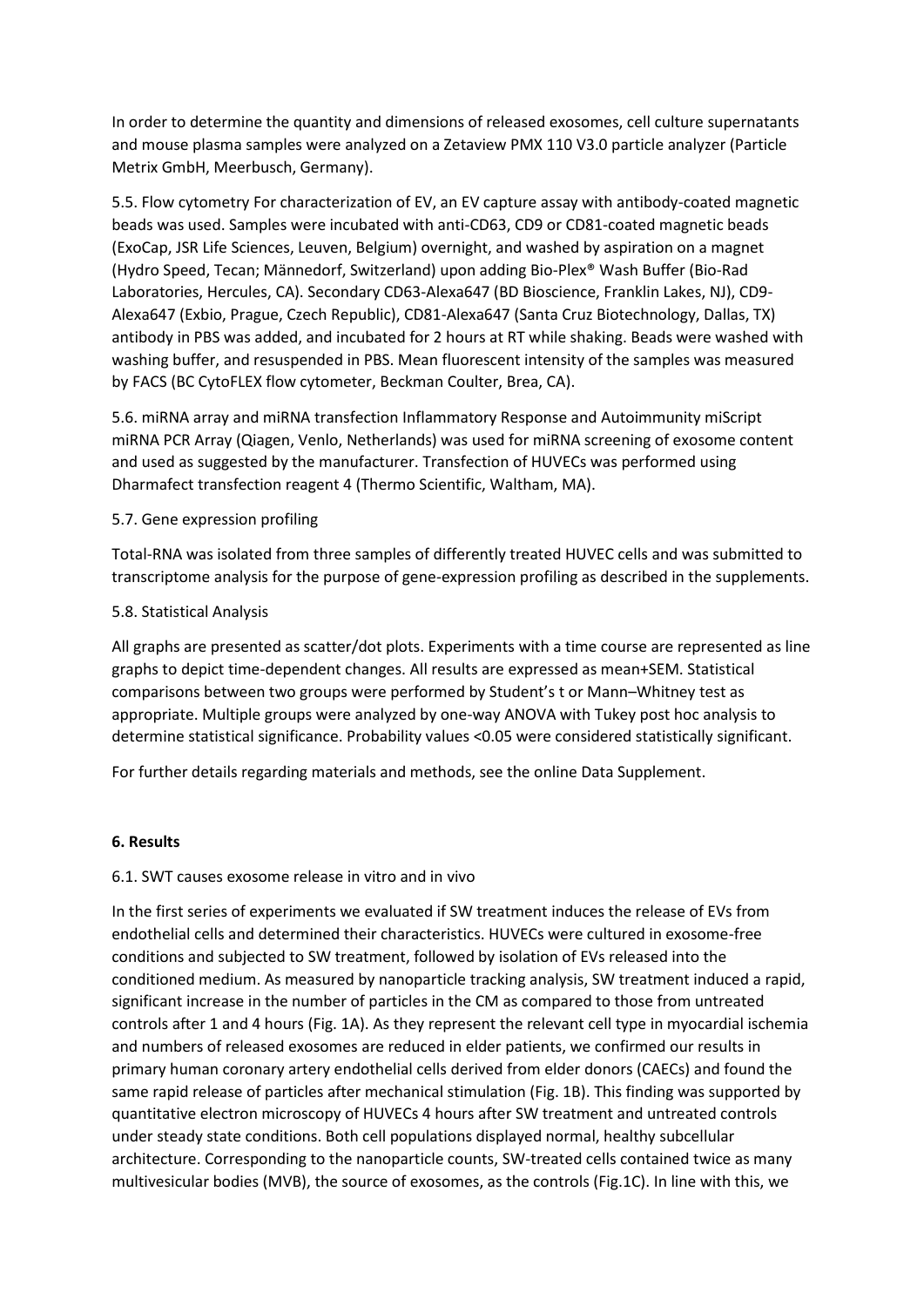furthermore observed that expression of neutral sphingomyelinase 2 (nSMase2), an essential regulator of exosome secretion, was higher in SW-treated cells than in untreated controls (Fig. 1D). Furthermore, nanoparticle tracking also allowed estimation of the particle size, which was approximately 100nm for EVs from both the controls and treated cells and remained constant over time, corroborating their largely uniform nature (Fig. 1E). This size corresponds to that considered typical for exosomes and, in line, transmission electron microscopic analysis supported this conclusion, with the particles displaying the exosome-typical spherical to cup-shaped morphology 21 (Fig. 1E). Furthermore, applying flow cyometry, we also detected expression of exosomal marker proteins CD 9, CD 63 and CD 81 on the isolated EVs (Fig. 1F-H).

We next set out to evaluate if SW treatment might also induce in vivo the formation of MVB, the source of subsequent exosome release, using a hind limb ischemia model. For this purpose, mouse hind limbs were subjected to ischemia and received SW treatment immediately thereafter or were left untreated (controls). After 6h muscle was excised and immediately fixed for electron microscopy. Since direct detection of exosomes released into the blood is not possible in tissue samples, we used the same direct approach as for HUVECs. Thus, MVB were quantified in the cytoplasm of endothelial cells 17, 20. As depicted in the representative images in and the corresponding bar graph in Fig. 1I, SW treatment induced a significant increase in the number of MVB after SWT.

### **6.2. Exosomes released in response to SWT are highly angiogenic in vitro**

Having established that SWT stimulated the formation of MVB and/or release of exosomes in HUVECs and muscle endothelial cells, we investigated the exosomes' angiogenic impact. To this end, we exposed HUVECs to SWT, collected the supernatants, and isolated the exosomes released from the cells (Fig. 2A). Adding these exosomes to previously untreated cells elicited several angiogenic responses. Thus, we observed significantly increased tube formation in vitro, as reflected by enhanced numbers of segments, branches and nodes in the presence of exosomes from SW-treated cells as compared to controls (Figs. 2B, C). In addition, exosomes from SW-treated cells stimulated cellular proliferation to levels significantly exceeding that of untreated cells (Fig. 2D). This was associated with a quick and transient activation, and hence phosphorylation, of protein kinases AKT and ERK (Fig. S1), both of which are involved in signaling pathways eliciting cardioprotective responses 2, 22.

# **6.3. Inhibition of exosome release abolishes SW effect**

The dependence of these documented effects of SWT on the actual release of exosomes was corroborated in experiments using the nSMase2-inhibitor GW 4869. As shown in Fig. 2E, the SWT-induced release of vesicles into the supernatant was completely abolished in HUVECs pre-treated with GW 4869. Similarly, enhanced tube formation elicited by direct SWT of the cells was fully suppressed by the inhibitor (Fig. 2F, G), and the same inhibitory action was observed in relation to the proliferative stimulation exerted by SWT (Fig. 2H). This indicates that the angiogenic shock wave effect is exosome-dependent.

# **6.4. Released exosomes are highly angiogenic in vivo**

Assessment of in vivo angiogenic effects of exosomes released in response to SWT was performed applying a Matrigel plug assay in nude mice, as schematically shown in Fig. 3A. Perfusion of these plugs, evaluated 5 days post-injection, was significantly elevated in the presence of exosomes from SW-treated cells as compared to exosomes from controls (Fig. 3A, B). This was also reflected in enhanced numbers of arterioles and capillaries in these plugs, as evidenced by stronger immunostaining with the capillary marker CD31 and the combined expression of CD31 and α-SMA characteristic for smooth muscle cells of arterioles and when quantified microscopically after 5 days (Figs. 3C). In vivo imaging revealed that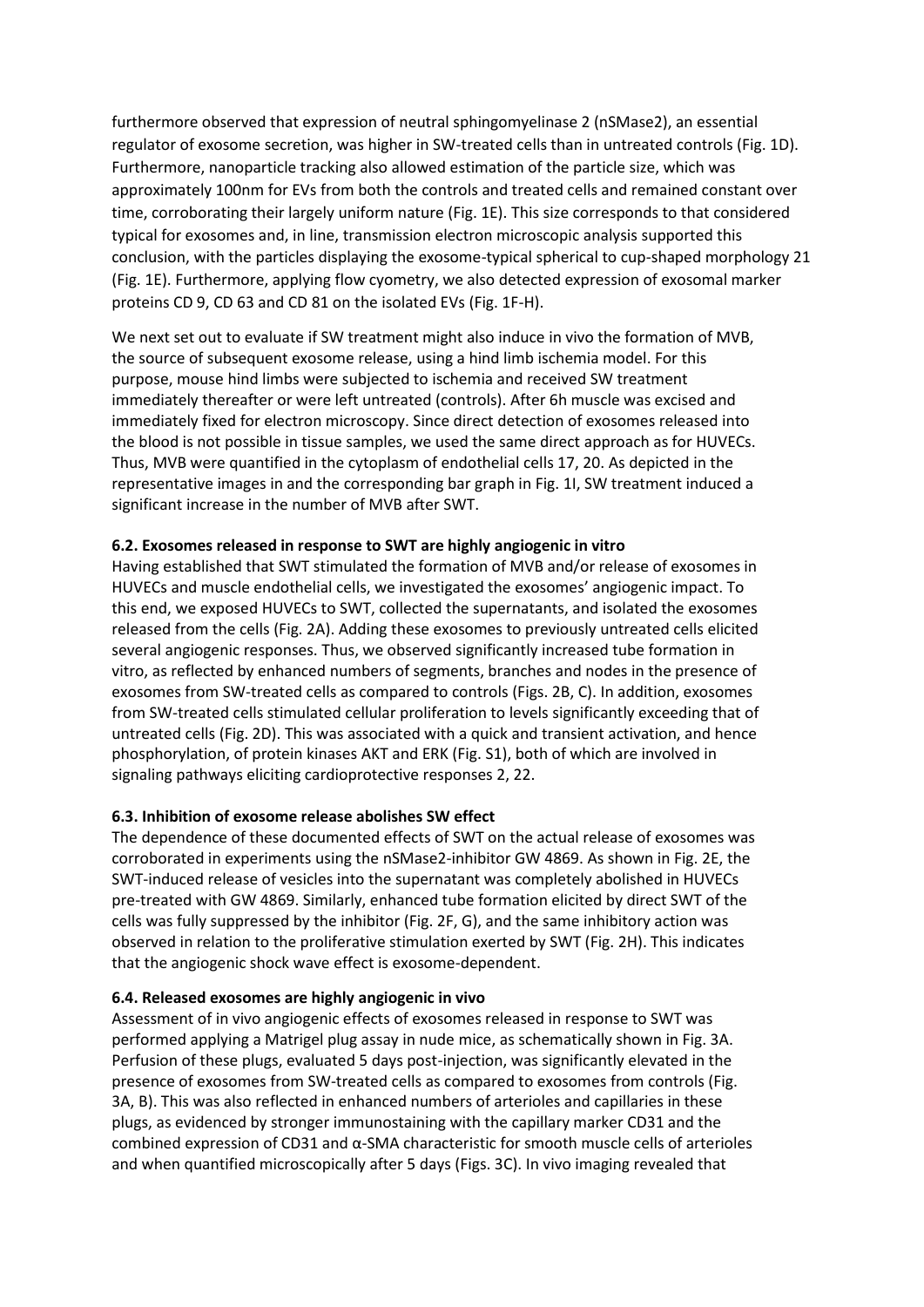vessels formed upon exosome injection were fully functional (Video 1).

### **6.5. Released exosomes induce angiogenesis and improve cardiac function after myocardial infarction**

Next, the efficacy of exosomes released from SW-treated cells was tested in an in vivo myocardial infarction model. Mice suffering from myocardial infarction due to LAD ligation were injected immediately after injury with exosomes released either from control or SW-treated HUVECs into the periinfarction zone of the heart. Animals were then left to recover for 4 weeks, as depicted in the scheme in Fig. 3D. Echocardiographic examination indicated that myocardial infarction reduced LV ejection fraction from approximately 60% in sham-treated animals to about 25% one day after the ischemic episode, independent of whether control or SWT exosomes were injected. However, whereas LV ejection fraction showed a further steady decrease in the control animals over the next 4 weeks, it was maintained at a significantly higher level in animals that had received exosomes from SW-treated cells (Fig. 3E). A better preservation of ventricular function was also suggested by transthoracic echocardiography documenting improved contractility of the left ventricular anterior wall in these mice as compared to controls (Fig. 3E). Furthermore, quantification of post-infarctional fibrosis in the mouse hearts revealed a significantly higher area of fibrotic tissue in the LV of animals with control exosomes than with SW exosomes (Fig. 3F). Finally, corroborating the angiogenic effect of SW-treated exosomes, in the hearts of animals treated with those exosomes the expression of VEGF and VEGFR2 was significantly elevated compared to animals treated with control exosomes (Fig. 3G).

#### **6.6. Released exosomes contain angiogenic miRNAs**

The degree of angiogenesis in the Matrigel plugs was clearly related to whether the samples had been loaded with exosomes from SW-treated or control cells. However, this effect could be due either to the increased number of exosomes released from SW-treated cells or due to the nature of cargo transmitted by the cells, i.e. the RNA species contained. To clarify whether SW exosomes trigger different gene expression than control exosomes, we treated endothelial cells with SW or control exosomes and performed RNAseq analysis thereafter. Indeed, treatment with SW exosomes resulted in a different gene expression profile than treatment with control exosomes (Fig. 4A). We found 1.5 fold upregulation of 215 genes, whereas 161 genes were downregulated (Fig. 4B). Genes with most significant regulation are depicted in Fig. 4C. Differential gene expression profile strengthened our assumption that SW exosomes carry a different cargo than control exosomes. We thus set out to characterize this cargo, determining the sequences and relative expression levels of cargo miRNAs by means of a sequencing array. This analysis revealed a pool of 29 miRNAs expressed to similar levels in both types of exosomes (Fig. 4D, middle panel). In addition, we detected a similar number of miRNAs that appeared to be significantly higher expressed in control exosomes (Fig 4D, left panel), the most pronounced differences were observed for hsa-miR-17-5b, hsa-miR-520e, and hsa-miR-21-5p. At the same time, another population of 31 miRNAs was significantly more abundant in SWT exosomes (Fig 4D, right panel), with highest expression of miR-7i, miR19a, mir-19b, and miR-301b. Separate testing of enhanced expression levels by qPCR confirmed these findings obtained with the array for miR-7i, miR-19a, mir-19b, but not for miR301b (Fig. 4, E-H). Out of the remaining three miRNAs, we chose to study hsa-miR-19a-3p in depth, as it has been described previously as angiogenic in breast cancer23 24, 25 .

#### **6.7. Exosome cargo miR-19a-3p is angiogenic in vitro**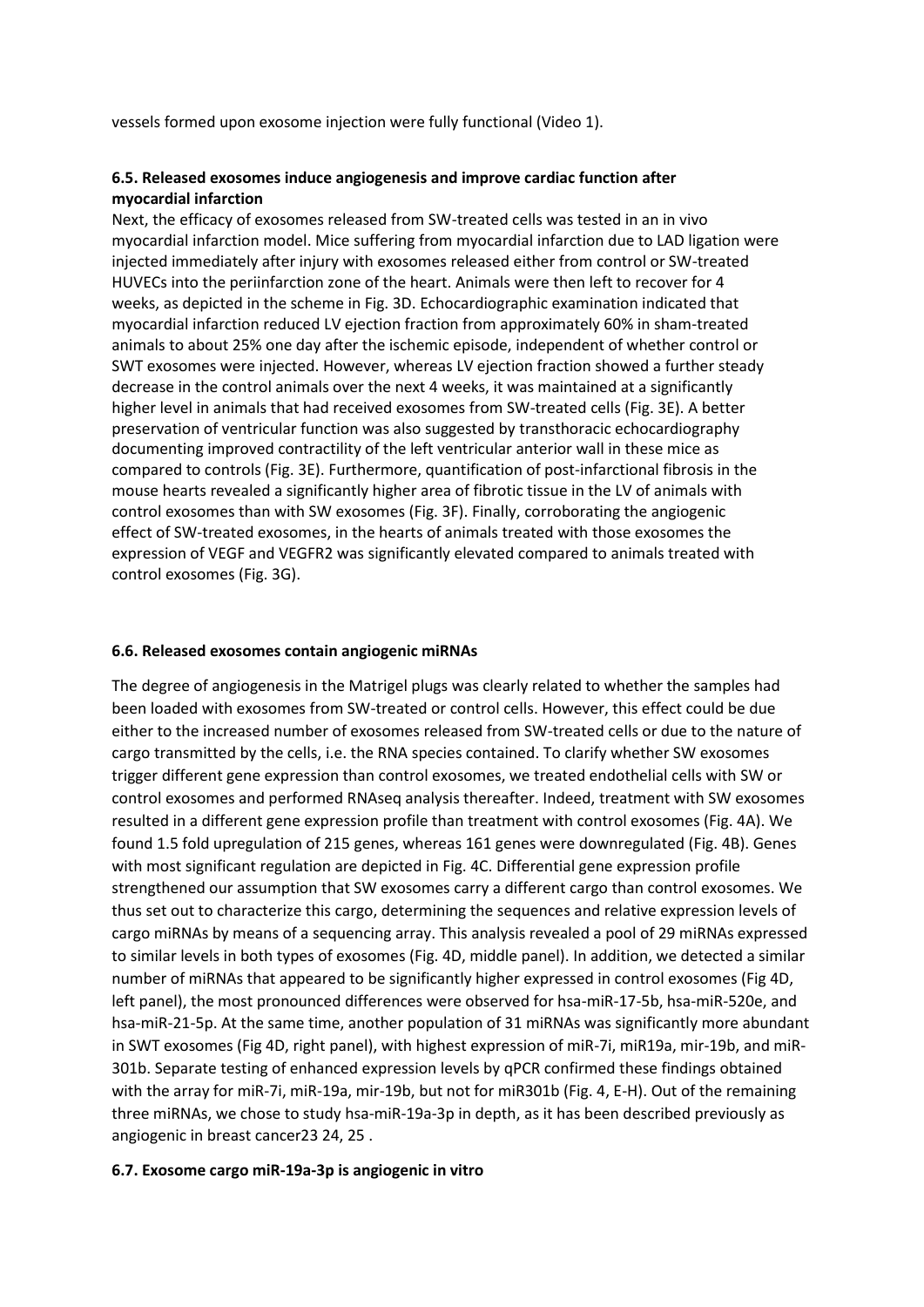Therefore, we next tested whether any of the miRNAs highly overexpressed in SWT exosomes would by itself be angiogenic, but failed to detect such activities for miR-7i and miR-19b (data not shown). Conversely, we could find indications for angiogenic effects for miR-19a-3p. Scrambled miRNA (scr) decreased tube formation, an effect likely due to the transfection reagents. In comparison to scr, miR-19a-3p significantly increased tube formation (Fig. 5A, B). In addition, miR-19a-3p transfection stimulated the proliferation of HUVECs to a similar degree as FCS used as a positive control (Fig. 5C). This might indicate that the angiogenic effect of miR-19a-3p surpassed the apparently toxic effect of the exposure to the transfection reagents. To further evaluate this, we developed an antagomir, specific against miR-19a-3p and tested its impact on SWT-induced angiogenesis. As shown in Figs. 5D and E, this antagomir blocked both the outgrowth of segments and branches and fully suppressed the development of nodes elicited by the SW treatment. Importantly, scrambled miRNA had no significant effect in this context, supporting the specificity of the antagomir effect. In line with this, the increase in cell proliferation induced by SWT was not affected by scrambled miRNA, but was totally blocked by the antagomir (Fig. 5F). To confirm potential implications in vivo, we performed an animal model of hind limb ischemia and performed SWT in combination with prior scr or antagomir injection. As anticipated, angiogenic SW effects were abolished by injection of antagomir against miR-19a-3p but not by scr (Fig. S2A). In line, improved perfusion of subcutaneously injected matrigel plugs was abolished by anti-miR-19a-3p (Fig. S2B). Thrombospondin 1 is a potent inhibitor of angiogenesis and has been described to be regulated by miR-19a-3p 26. We therefore transfected HUVECs with miR-19a-3p and analyzed TSP-1 expression. TSP-1 mRNA as well as protein levels were downregulated with concomitant upregulation of VEGFR2 (Fig. S3A-C). We found similar results in vivo: injection of miR-19a3p into ischemic myocardium resulted in downregulation of TSP-1 (Fig. S3D) and increased numbers of capillaries (Fig. S3E). This suggests that miR-19a-3p induced inhibition of TSP-1 mRNA translation facilitates angiogenic effects.

# **6.8. Exosome cargo miR-19a-3p is angiogenic in vivo**

Finally, we tested miR-19a-3p in an acute myocardial infarction model in C57BL/6 mice by injecting them with miR-19a-3p or scrambled miRNA suspended in transfection reagent after induction of MI (Fig. 5G). One day after infarction, LV ejection fraction was reduced to 35% in these mice and was maintained at this level in the controls for 14 days before it displayed a further drop to below 25% at 28 days (Fig. 5H). In contrast, LV ejection fraction remained largely unaltered over the 4-week period in the mice injected with miR-19a-3p, suggesting a protective effect on left ventricular function after myocardial infarction. In line, ventricular anterior wall contractility was much better in these mice as compared to controls, although not significant (Fig. 5H).

# **7. Discussion**

Over the past decade, it has been reported that ischemia causes the release of exosomes from cells in culture 1, 27 , but also elevates plasma exosome concentrations in vivo 2 . In recent years it has become clear that exosomes can relay signals eliciting repair and regeneration responses of damaged tissues 2, 3. Inspired by these observations, we hypothesized that these vesicles would be a suitable vehicle to transport RNA and/or RNA/protein complexes we have found to be released in response to shock wave therapy 11, 16, triggering the angiogenic effects we have amply documented as a result of this treatment 13. Indeed, we could clearly demonstrate that SW treatment can stimulate EV release in HUVECs. The basic characteristics of these EVs in terms of size, microscopic structure and expression of surface markers qualify them as exosomes. Further evidence was that SW treated HUVECs showed elevated expression of an essential regulator of exosome secretion, nSMase2. In addition, we showed that the number of MVBs, the source of exosomes, is increased after SWT in endothelial cells in ischemic murine muscle, which further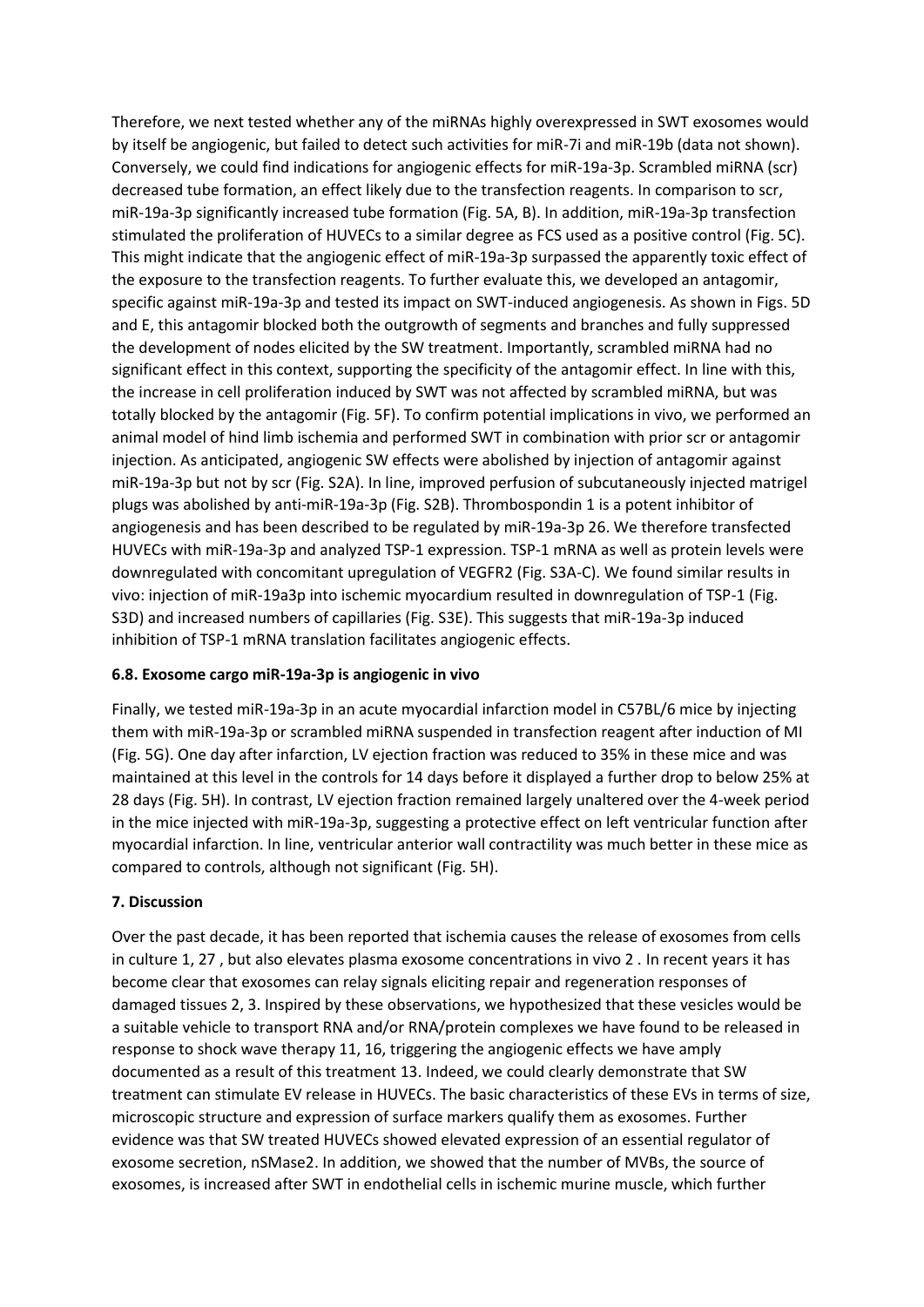supports our hypotheses. We then examined if exosomes were indeed the secreted entities that would transmit the angiogenic effects previously described for the supernatant from SW treated cells 11. In line with this notion, exosomes isolated from such supernatants induced significantly enhanced tube-formation and proliferation in in vitro assays, accompanied with the rapid activation of signaling pathways typical for angiogenic activity. Importantly, when adding the nSMASe inhibitor GW 4869, indirectly blocking exosome generation, not only the release of exosomes was inhibited, but this compound also fully blocked enhanced tube formation and proliferation observed after direct SW treatment of the cells in its absence. These findings further corroborate the role of the exosomes, and concurrently render an involvement of microvesicles shed from the cell surface unlikely. In line, the mechanical stimulation associated with induction of cardiac pressure overload in mice has previously been described to cause the release of exosomes into the plasma 28 . Similarly, remote ischemic conditioning which is associated with shear stress causes an increase in plasma exosome number 2 .

Experiments aimed at establishing the in vivo efficacy of exosomes collected from SW treated cells confirmed our in vitro findings. Thus, mice injected with Matrigel plugs containing SW exosomes displayed significantly enhanced blood flow in the vicinity of these plugs, as well as increased numbers of capillaries and arterioles, supporting their angiogenic capacity.

Following myocardial infarction, SW exosomes improved cardiac contractility and a better preservation of LV ejection fraction, reduced the share of post-infarctional fibrosis in ventricular tissue, and caused enhanced expression of angiogenic factors such as VEGF and VEGFR2.

A closer look into the type of miRNA contained in the exosomes released from SW treated cells indicated that a number of miRNAs were contained at expression levels significantly different from that in control exosomes. In vivo, acute myocardial infarction as well as chronic cardiomyopathy were described to be associated with specific miRNA species contained in exosomes in the serum of patients 29. Further, cardioprotective miR-214, which can be secreted via exosomes from endothelial cells 30, was found elevated in the post-ischemic mouse heart 31 and in plasma of coronary artery disease patients 32 . Other studies have implied numerous other miRNA species in the cardiac response to ischemia-reperfusion 33 , and the specific involvement of exosomal miRNA has recently been reviewed by Emanueli et al. 34 . Here, we present evidence that miR-19a-3p, one of the four most prominently enriched miRNA species in SW exosomes, was of pivotal importance in the transduction of the angiogenic effects. Furthermore, an antagomir against miR-19a-3p was antiangiogenic and antiproliferative. Importantly, the in vivo delivery of miR-19a-3p to the myocardial infarction mouse model helped to better preserve LV ejection fraction compared to controls and to maintain ventricular contractility. Given that miR-19a-3p has been previously implied in enhanced tumor neoangiogenesis 26 and, more generally, in an oncogenic context 35-37, it appears plausible that its beneficial impact in the mouse model was also related to its in vivo angiogenic activity. miR19a-3p has been described as component of miR-17-92 cluster, a well-characterized set of miRNAs. It has been shown to promote angiogenesis and cell proliferation via inhibition of the antiangiogenic factor TSP-1 and connective tissue growth factor, but also via regulation of the PI3K/AKT pathway38. Whether its beneficial effects on postinfarctional remodeling are mainly due to angiogenic effects, remains unknown and needs to be addressed in further studies. Based on the observation that its angiogenic effect seems to be mediated by inhibition of the anti-angiogenic regulator thrombospondin 1 26, we thus propose a simplified mechanistic model for the beneficial effect of SWT as outlined in Figure 6. There is evidence for causal relationship of VEGF and the miR-17-92 cluster39. We found upregulation of VEGFR2 after transfection with miR-19a-3p. Whether VEGFR2 is a direct target of miR-19a-3p needs to be addressed in future studies.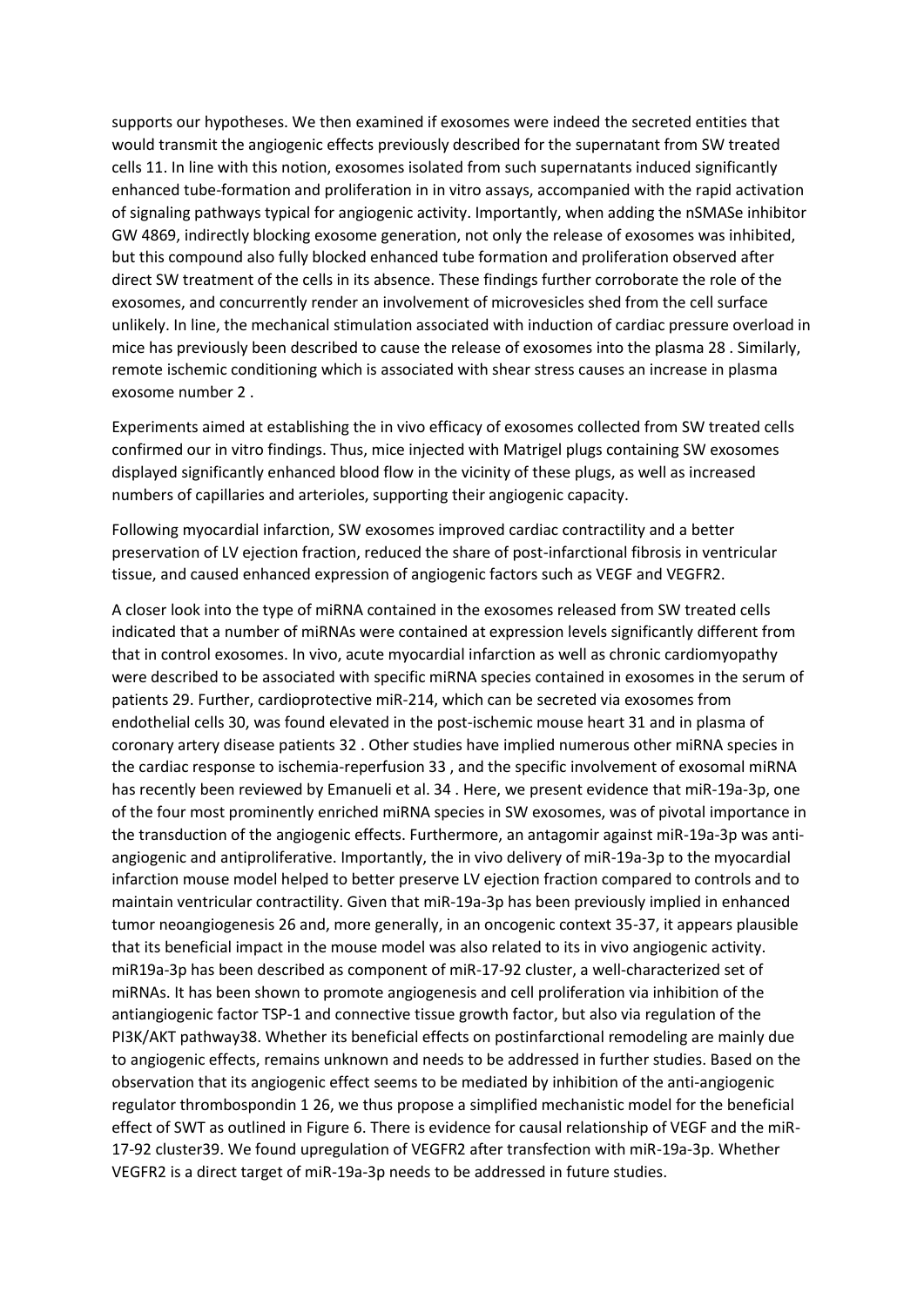#### **Limitations.**

Nanoparticle tracking analysis (NTA) showed high varying results regarding exosome release after SWT. However, to verify NTA results we therefore confirmed exosome release after SWT via transmission electron microscopy. Overall, our study provides evidence that exosome release can be stimulated by shock wave therapy in the post-ischemic heart, and that one of the miRNA species contained in these exosomes as cargo, miR-19a-3p, is of particular importance in mediating the angiogenic and proliferative effects of SWT. As shock waves have been in clinical use for many years in other indications and no severe adverse effects have been observed so far, it will be translated very efficiently and develop a powerful tool for the regeneration of ischemic myocardium.

### 8. **Funding**

This work was supported by an AUVA unrestricted research grant to JH, RM and CT. 9.

### **Acknowledgements**

The authors acknowledge the support of Dr. Gerhard Krumschnabel, Innsbruck, in the preparation of the manuscript. We thank Yvonne Schlenker and Karin Gutleben for their technical assistance.

10. Conflict of interest JH and MG are shareholders of Heart Regeneration Technologies GmbH, an Innsbruck Medical University spin-off aiming to promote cardiac shockwave therapy (www.heartregeneration.com). All other authors have nothing to disclose.

# **References**

1. Gupta S, Knowlton AA. HSP60 trafficking in adult cardiac myocytes: role of the exosomal pathway. American journal of physiology Heart and circulatory physiology 2007;292:H3052- 3056. 2. Vicencio JM, Yellon DM, Sivaraman V, Das D, Boi-Doku C, Arjun S, Zheng Y, Riquelme JA, Kearney J, Sharma V, Multhoff G, Hall AR, Davidson SM. Plasma Exosomes Protect the Myocardium From Ischemia-Reperfusion Injury. J Am Coll Cardiol 2015;65:1525-1536. 3. Davidson SM, Takov K, Yellon DM. Exosomes and Cardiovascular Protection. Cardiovasc Drugs Ther 2017;31:77-86. 4. Davidson SM, Yellon DM. Exosomes and cardioprotection - A critical analysis. Mol Aspects Med 2017. 5. Tepeköylü C, Wang F-S, Kozaryn R, Albrecht-Schgoer K, Theurl M, Schaden W, Ke H-J, Yang Y, Kirchmair R, Grimm M, Wang C-J, Holfeld J. Shock wave treatment induces angiogenesis and mobilizes endogenous CD31/CD34-positive endothelial cells in a hindlimb ischemia model: implications for angiogenesis and vasculogenesis. The Journal of thoracic and cardiovascular surgery 2013;146:971- 978. 6. Stojadinovic A, Elster EA, Anam K, Tadaki D, Amare M, Zins S, Davis TA. Angiogenic response to extracorporeal shock wave treatment in murine skin isografts. Angiogenesis 2008;11:369-380. 7. Holfeld J, Zimpfer D, Albrecht-Schgoer K, Stojadinovic A, Paulus P, Dumfarth J, Thomas A, Lobenwein D, Tepeköylü C, Rosenhek R, Schaden W, Kirchmair R, Aharinejad S, Grimm M. Epicardial shock-wave therapy improves ventricular function in a porcine model of ischaemic heart disease. J Tissue Eng Regen Med 2016;10:1057-1064. 8. Tepeköylü C, Lobenwein D, Urbschat A, Graber M, Pechriggl EJ, Fritsch H, Paulus P, Grimm M, Holfeld J. Shock wave treatment after hindlimb ischaemia results in increased perfusion and M2 macrophage presence. J Tissue Eng Regen Med 2016. 9. Holfeld J, Tepeköylü C, Kozaryn R, Urbschat A, Zacharowski K, Grimm M, Paulus P. Shockwave therapy differentially stimulates endothelial cells: implications on the control of inflammation via toll-Like receptor 3. Inflammation 2014;37:65-70. 10. Frairia R, Berta L. Biological effects of extracorporeal shock waves on fibroblasts. A review. Muscles, ligaments and tendons journal 2011;1:138-147. 11. Tepeköylü C, Primessnig U, Pölzl L, Graber M, Lobenwein D, Nägele F, Kirchmair E, Pechriggl E, Grimm M, Holfeld J. Shockwaves prevent from heart failure after acute myocardial ischaemia *via*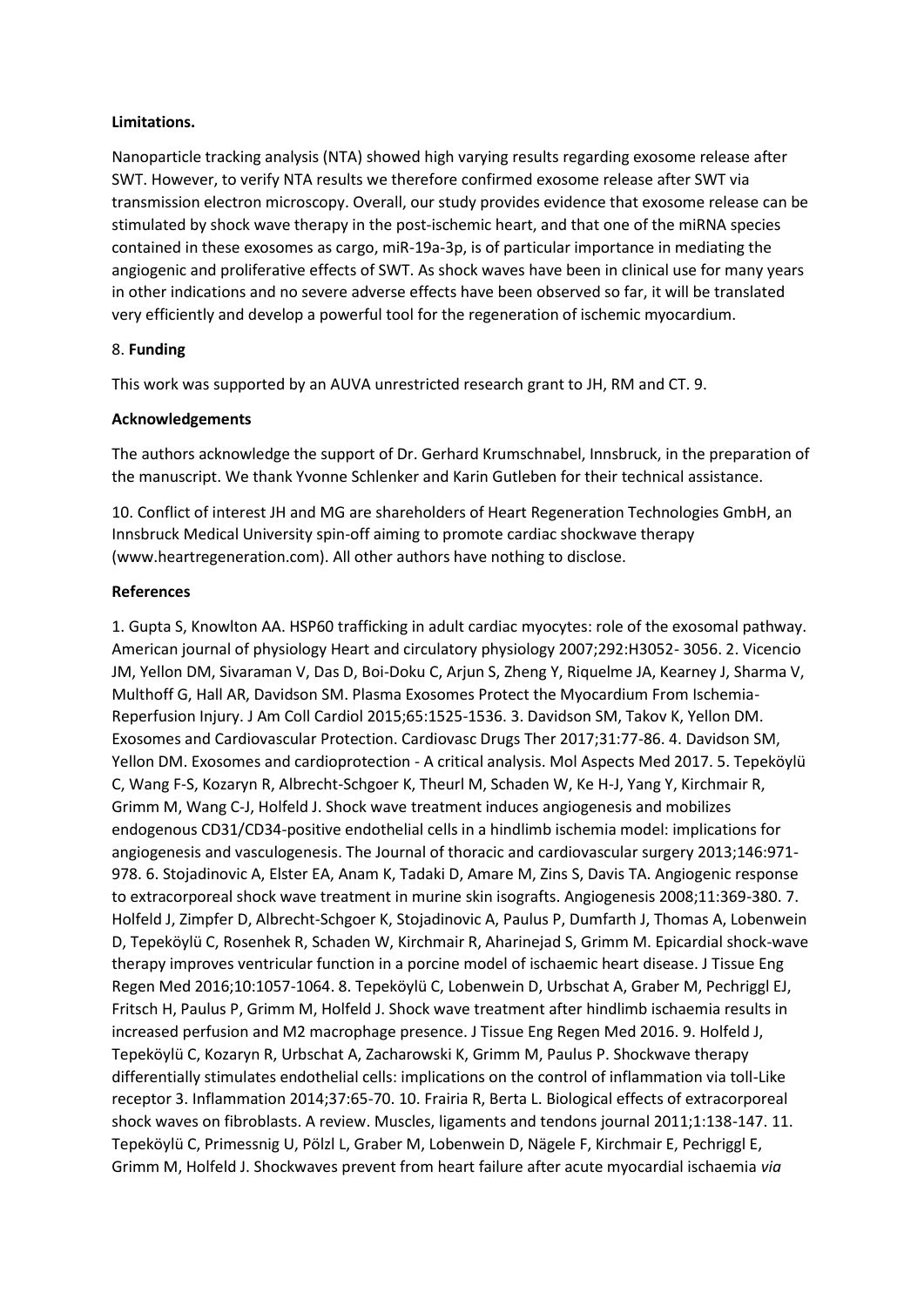RNA/protein complexes. J Cell Mol Med 2017;21:791-801. 12. Fukumoto Y, Ito A, Uwatoku T, Matoba T, Kishi T, Tanaka H, Takeshita A, Sunagawa K, Shimokawa H. Extracorporeal cardiac shock wave therapy ameliorates myocardial ischemia in patients with severe coronary artery disease. Coron Artery Dis 2006;17:63-70. 13. Holfeld J, Lobenwein D, Tepeköylü C, Grimm M. Shockwave therapy of the heart. Int J Surg 2015;24:218-222. 14. Burneikaitė G, Shkolnik E, Čelutkienė J, Zuozienė G, Butkuvienė I, Petrauskienė B, Šerpytis P, Laucevičius A, Lerman A. Cardiac shock-wave therapy in the treatment of coronary artery disease: systematic review and meta-analysis. Cardiovasc Ultrasound 2017;15:11-11. 15. Lobenwein D, Tepekoylu C, Kozaryn R, Pechriggl EJ, Bitsche M, Graber M, Fritsch H, Semsroth S, Stefanova N, Paulus P, Czerny M, Grimm M, Holfeld J. Shock Wave Treatment Protects From Neuronal Degeneration via a Toll-Like Receptor 3 Dependent Mechanism: Implications of a First-Ever Causal Treatment for Ischemic Spinal Cord Injury. Journal of the American Heart Association 2015;4:e002440. 16. Holfeld J, Tepekoylu C, Reissig C, Lobenwein D, Scheller B, Kirchmair E, Kozaryn R, AlbrechtSchgoer K, Krapf C, Zins K, Urbschat A, Zacharowski K, Grimm M, Kirchmair R, Paulus P. Tolllike receptor 3 signalling mediates angiogenic response upon shock wave treatment of ischaemic muscle. Cardiovasc Res 2016;109:331-343. Cocucci E, Racchetti G, Meldolesi J. Shedding microvesicles: artefacts no more. Trends Cell Biol 2009;19:43-51. 18. Sahoo S, Losordo DW. Exosomes and Cardiac Repair After Myocardial Infarction. Circ Res 2014;114:333- 344. 19. Sluijter JPG, Davidson SM, Boulanger CM, Iren Buzas E, de Kleijn DPV, Engel FB, Giricz Z, Hausenloy DJ, Kishore R, Lecour S, Leor J, Madonna R, Perrino C, Prunier F, Sahoo S, Schiffelers RM, Schulz R, Van Laake LW, Ytrehus K, Ferdinandy P. Extracellular vesicles in diagnostics and therapy of the ischaemic heart: Position Paper from the Working Group on Cellular Biology of the Heart of the European Society of Cardiology. Cardiovasc Res 2017. 20. Yellon DM, Davidson SM. Exosomes: nanoparticles involved in cardioprotection? Circ Res 2014;114:325-332. 21. Zomer A, Vendrig T, Hopmans ES, van Eijndhoven M, Middeldorp JM, Pegtel DM. Exosomes: Fit to deliver small RNA. Commun Integr Biol 2010;3:447-450. 22. Hausenloy DJ, Yellon DM. Myocardial ischemia-reperfusion injury: a neglected therapeutic target. J Clin Invest 2013;123:92-100. 23. Kuhnert F, Kuo CJ. miR-17- 92 angiogenesis micromanagement. Blood 2010;115:4631-4633. 24. Anfossi S, Giordano A, Gao H, Cohen EN, Tin S, Wu Q, Garza RJ, Debeb BG, Alvarez RH, Valero V, Hortobagyi GN, Calin GA, Ueno NT, Woodward WA, Reuben JM. High serum miR-19a levels are associated with inflammatory breast cancer and are predictive of favorable clinical outcome in patients with metastatic HER2+ inflammatory breast cancer. PLoS One 2014;9:e83113-e83113. 25. Suarez Y, Sessa WC. MicroRNAs as novel regulators of angiogenesis. Circ Res 2009;104:442- 454. 26. Dews M, Homayouni A, Yu D, Murphy D, Sevignani C, Wentzel E, Furth EE, Lee WM, Enders GH, Mendell JT, Thomas-Tikhonenko A. Augmentation of tumor angiogenesis by a Myc-activated microRNA cluster. Nat Genet 2006;38:1060-1065. 27. Ribeiro-Rodrigues TM, Laundos TL, Pereira-Carvalho R, Batista-Almeida D, Pereira R, CoelhoSantos V, Silva AP, Fernandes R, Zuzarte M, Enguita FJ, Costa MC, Pinto-do-Ó P, Pinto MT, Gouveia P, Ferreira L, Mason JC, Pereira P, Kwak BR, Nascimento DS, Girão H. Exosomes secreted by cardiomyocytes subjected to ischaemia promote cardiac angiogenesis. Cardiovasc Res 2017;113:1338-1350. 28. Pironti G, Strachan RT, Abraham D, Mon-Wei Yu S, Chen M, Chen W, Hanada K, Mao L, Watson LJ, Rockman HA. Circulating Exosomes Induced by Cardiac Pressure Overload Contain Functional Angiotensin II Type 1 Receptors. Circulation 2015;131:2120-2130. 29. Kuwabara Y, Ono K, Horie T, Nishi H, Nagao K, Kinoshita M, Watanabe S, Baba O, Kojima Y, Shizuta S, Imai M, Tamura T, Kita T, Kimura T. Increased MicroRNA-1 and MicroRNA-133a Levels in Serum of Patients With Cardiovascular Disease Indicate Myocardial Damage. Circ Cardiovasc Genet 2011;4:446-454. 30. van Balkom BWM, de Jong OG, Smits M, Brummelman J, den Ouden K, de Bree PM, van Eijndhoven MAJ, Pegtel DM, Stoorvogel W, Würdinger T, Verhaar MC. Endothelial cells require miR-214 to secrete exosomes that suppress senescence and induce angiogenesis in human and mouse endothelial cells. Blood 2013;121:3997-4006, S3991-3915. 31. Aurora AB, Mahmoud AI,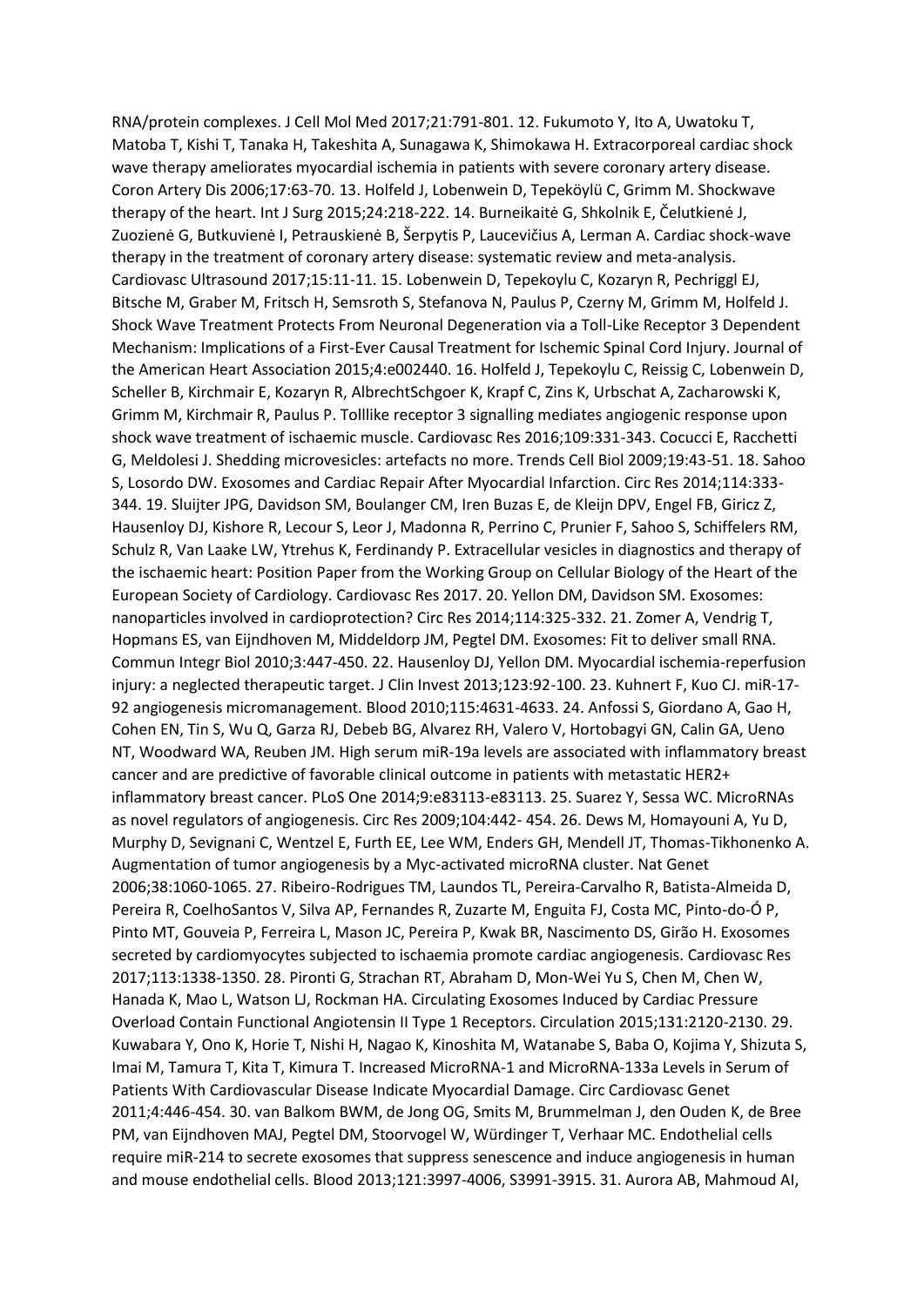Luo X, Johnson BA, van Rooij E, Matsuzaki S, Humphries KM, Hill JA, Bassel-Duby R, Sadek HA, Olson EN. MicroRNA-214 protects the mouse heart from ischemic injury by controlling  $Ca<sup>2+</sup>$  overload and cell death. The Journal of clinical investigation 2012;122:1222-1232. 32. Lu H-Q, Liang C, He Z-Q, Fan M, Wu Z-G. Circulating miR-214 is associated with the severity of coronary artery disease. Journal of geriatric cardiology : JGC 2013;10:34-38. 33. Ye Y, Perez-Polo JR, Qian J, Birnbaum Y. The role of microRNA in modulating myocardial ischemia-reperfusion injury. Physiological Genomics 2011;43:534-542. 34. Emanueli C, Shearn AIU, Angelini GD, Sahoo S. Exosomes and exosomal miRNAs in cardiovascular protection and repair. Vascul Pharmacol 2015;71:24-30. Olive V, Bennett MJ, Walker JC, Ma C, Jiang I, Cordon-Cardo C, Li Q-J, Lowe SW, Hannon GJ, He L. miR-19 is a key oncogenic component of mir-17-92. Genes Dev 2009;23:2839-2849. 36. Mu P, Han Y-C, Betel D, Yao E, Squatrito M, Ogrodowski P, de Stanchina E, D'Andrea A, Sander C, Ventura A. Genetic dissection of the miR-17~92 cluster of microRNAs in Myc-induced B-cell lymphomas. Genes Dev 2009;23:2806- 2811. 37. Liu S, Goldstein RH, Scepansky EM, Rosenblatt M. Inhibition of rho-associated kinase signaling prevents breast cancer metastasis to human bone. Cancer Res 2009;69:8742-8751. 38. Dou L, Meng X, Sui X, Wang S, Shen T, Huang X, Guo J, Fang W, Man Y, Xi J, Li J. MiR-19a regulates PTEN expression to mediate glycogen synthesis in hepatocytes. Sci Rep 2015;5:11602. 39. Chamorro-Jorganes A, Lee MY, Araldi E, Landskroner-Eiger S, Fernandez-Fuertes M, Sahraei M, Quiles Del Rey M, van Solingen C, Yu J, Fernandez-Hernando C, Sessa WC, Suarez Y. VEGFInduced Expression of miR-17-92 Cluster in Endothelial Cells Is Mediated by ERK/ELK1 Activation and Regulates Angiogenesis. Circ Res 2016;118:38-47.

#### **Figure Legends**

Figure 1. Release of exosomes after shock-wave treatment (A) Particle release from HUVECs under control conditions (CTR) and after SW treatment (SWT). Data are means ± SEM. \*p < 0.05. n=3-6. (B) Confirmation of results in primary human coronary artery endothelial cells (CAECs). Data are means ± SEM. \*\*\*\*p< 0.05. n=5-6. (E) Transmission electron microscopic image of particles released from HUVECs and size estimation of these particles assessed over time. Scale bar=100nm. n=3-5. (F-H) FACS analysis of released particles (bead assay) revealed presence of the typical exosomal marker proteins CD 9, CD 63 and CD 81. Data are means ± SEM. n=6. (I) Thin section electron micrographs of ischemic murine muscle tissue after 6h with no further treatment (CTR) or following SWT. Characteristic multivesicular bodies (MVB: arrows), the source of exosomes, are visible in the endothelium; caveolae are marked by arrow-heads. Scale bars=200nm. Quantification of MVB (different maturation stages pooled) per area (10µm2 ) examined in SWT and control murine muscle endothelium 6h post ischemia. Data are means ± SEM. \*\*p < 0.01. n=3. Statistical comparisons between two groups : Student's t test, multiple groups : one-way ANOVA with Tukey post hoc analysis

Figure 2. In vitro angiogenic effect of exosomes from SW treated cells (A) Schematic presentation of exosome preparation. (B) Representative images of the tube formation assay conducted with cells exposed to exosomes from controls (CTR) or from SW treated HUVECs (SWT). Scale bar=100µm. (C) Quantitative read-out of the tube formation assay expressed as the number of nodes formed per unit area. Exposure of cells to PBS or VEGF served as a negative and a positive control, respectively. Data are means ± SEM. \*\*p < 0.01. n=4-6. (D) Effect of control and SWT-exosomes on cell proliferation. Exposure to EGM2 served as a positive control. Data are means ± SEM. \*\*\*\*p < 0.0001. n=4. (E) Quantification of particles released from control and SW treated HUVECs in presence of nSMase2-inhibitor GW 4869. Data are means ± SEM, with individual data points displayed in addition. n=6. (F) Representative image of tube formation assay evaluated in SW treated cells in the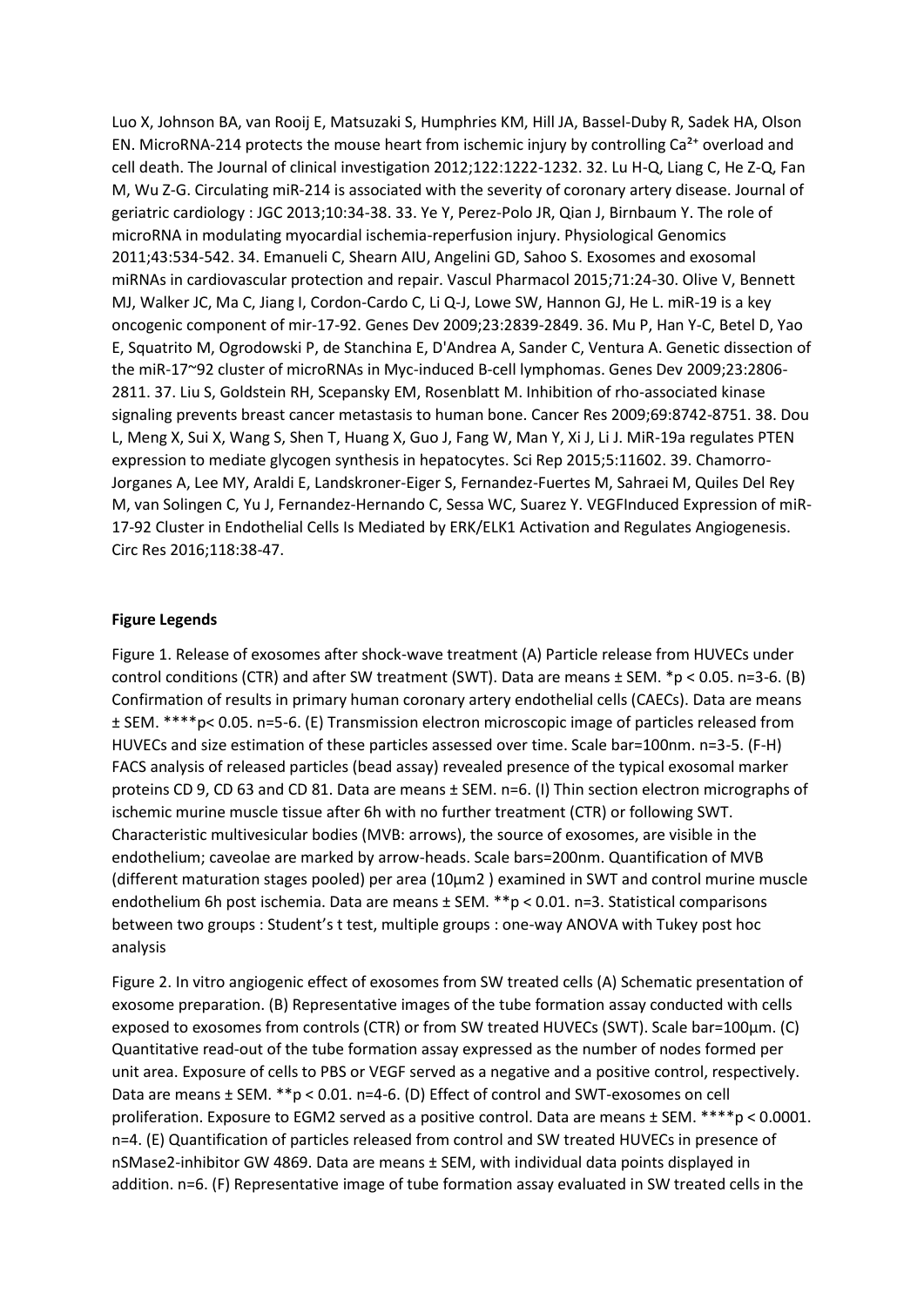absence or presence of GW 4869. Scale bar=100µm. (G) Quantification of tube formation as the number of nodes formed per unit area, with cells exposed to FCS serving as a positive control. Data are means ± SEM. \*p < 0.05. n=4-7. (H) Effect of GW 4869 on cell proliferation in controls and SW treated cells. Means ± SEM. \*p < 0.05. n=3. Statistical comparisons between two groups : Student's t test, multiple groups : one-way ANOVA with Tukey post hoc analysis

Figure 3. In vivo angiogenic effect of exosomes from SW treated cells (A) Schematic depiction of in vivo treatment of mice with Matrigel plugs containing exosomes isolated from controls and SW treated cells and representative pictures from Laser Doppler perfusion imaging in mice injected with exosomes from controls and SW treated cells (plugs marked with arrow). (B) Quantification of blood flow observed through these plugs 5 days postinjection. Data are means ± SEM. \*\*p < 0.01. n=5-6. (C) IF staining of endothelial cell marker CD31 typifying capillaries and of CD31 and smooth muscle marker α-SMA typical expressed in capillaries, and quantification of the number of blood vessels observed per HPF in plugs containing control and SWT exosomes. Data are means ± SEM. \*\*\*p < 0.001. \*\*\*\*p < 0.0001. n=5. Scale bar=50µm. (D) Experimental scheme for testing efficacy of exosomes in a myocardial infarction model. (E) Echocardiography of mice that had received control or SWT exosomes immediately after myocardial infarction showing improved contractility in the SWT group, and quantitative comparison of LV ejection fraction in both groups over 4 weeks posttreatment. Data are means  $\pm$  SEM. \*p < 0.05. n=5. (F) Representative images of hearts displaying post-infarction fibrosis, as assessed by Masson's trichome staining 28 days after treatment, in mice treated with control and SWT exosomes, and quantitative comparison of fibrotic tissue in both groups. Means ± SEM. \*p < 0.05. n=5. Scale bar=500µm. (G) Relative gene expression levels of VEGF and VEGFR2 in hearts of post-infarction mice that had received control or SWT exosomes 28 days after treatment. Means ± SEM. \*p < 0.05. \*\*p < 0.05. n=4-5. Statistical comparisons between two groups: Student's t test, multiple groups : one-way ANOVA with Tukey post hoc analysis

Figure 4. Characterization of exosome cargo (A) RNAseq revealed a different gene expression profile of endothelial cells treated with SW exosomes compared to treatment with control exosomes. (B) Transcriptome analysis revealed >1.5 fold upregulation of 215 genes, whereas 161 genes were downregulated. (C) The heatmap depicts genes with the most significant regulation upon treatment with SW exosomes. (D) Relative expression levels, determined with a sequencing array, of miRNA species contained in exosomes released from controls and SW treated cells, with relative sizes of spheres corresponding to relative expression levels. (E), (F), (G), (H) Quantitative PCR detection of relative expression levels of the miRNAs with the most pronounced differences indicated by array analysis. Data are means ± SEM . \*p < 0.05; \*\*p < 0.01. n=5. Student's ttest.

Figure 5. In vitro and in vivo angiogenic impact of miR-19a-3p (A) Representative examples of the tube formation assay conducted with cells exposed to scrambled miRNA (scr) or miR-19a-3p. Scale bar=100µm. (B) Tube formation expressed as the number of nodes formed per unit area in scr or miR-19a-3p exposed cells and in the presence of PBS or FCS, serving as negative and positive controls, respectively. Data are means ± SEM. \*p < 0.05. n=6. (C) Effect of miR-19a-3p on cell proliferation quantified via CSFE proliferation assay. Means ± SEM. \*\*\*p < 0.001. n=4. (D) Representative images showing the effect of SWT on tube formation in cells treated with antagomir specific against miR-19a-3p or with scrambled miRNA. Scale bar=100µm. (E) Quantitative assessment of tube formation after SWT with antagomir against miR-19a-3p or with scrambled miRNA present. PBS and EGM-2 are the negative and positive controls, respectively. Means ± SEM. \*p < 0.05. n=4-6. (F) Cell proliferation under conditions outlined in (E). Means ± SEM. \*\*\*\*p < 0.0001. n=4. (G) Experimental scheme for testing the in vivo impact of miR-19a-3p in the mouse infarction model. (H) Echocardiography of infarcted hearts from mice treated with scr miRNA or miR-19a-3p, and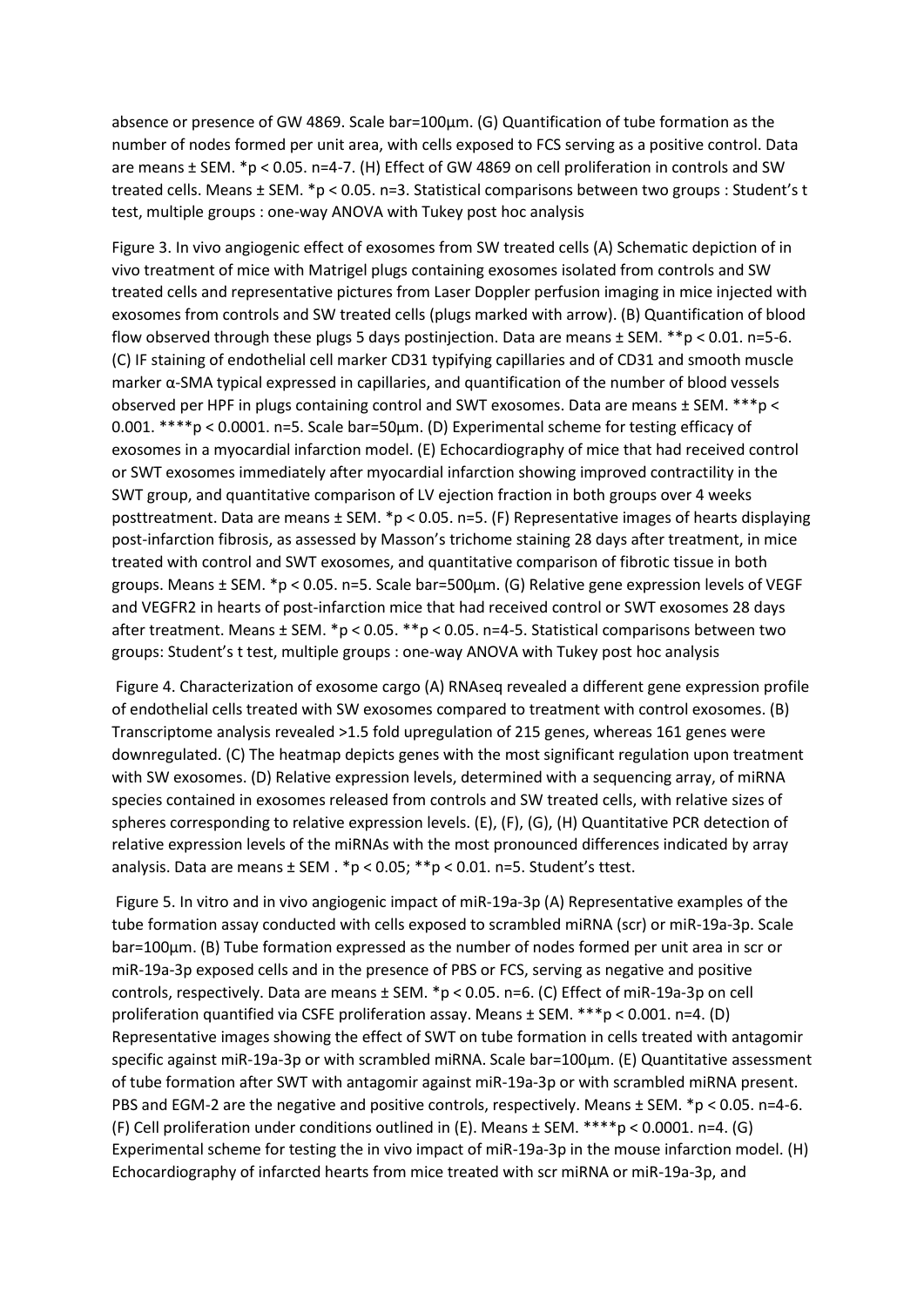quantitative comparison of LV ejection fraction in both groups over 4 weeks post-treatment. Data are means ± SEM. n=6-10. Statistical comparisons between two groups : Student's t test, multiple groups : one-way ANOVA with Tukey post hoc analysis

Figure 6: Suggested mechanism of SWT induced angiogenic effects SWT stimulates nSMAse2 catalyzed and GW 4869-sensitive formation of ceramide, the accumulation of which is known to trigger budding of exosomes into multivesicular bodies (MVBs) (35). Upon fusion with the cell membrane these MVBs release exosomes into the extracellular space which are then taken up at the surface of receiving cells, either by fusion with the target membrane or by endocytosis (36). The exosomes can then release their cargo, part of which is miR-19a-3p. The latter can act as an inhibitor of thrombospondin 1 (TSP-1) (31), a known suppressor of angiogenesis and proliferation, which in effect causes a net stimulation of these processes.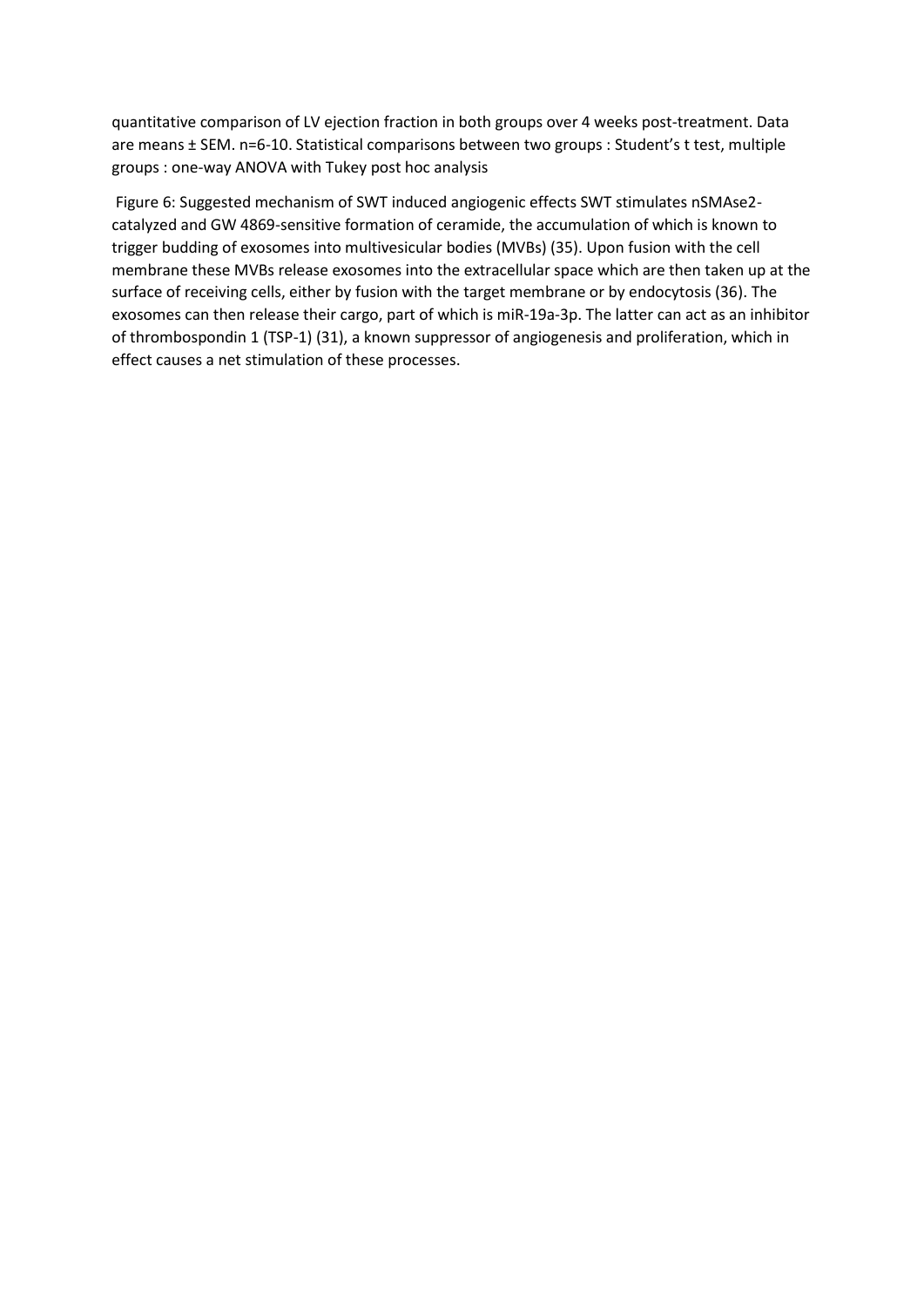Figure 1

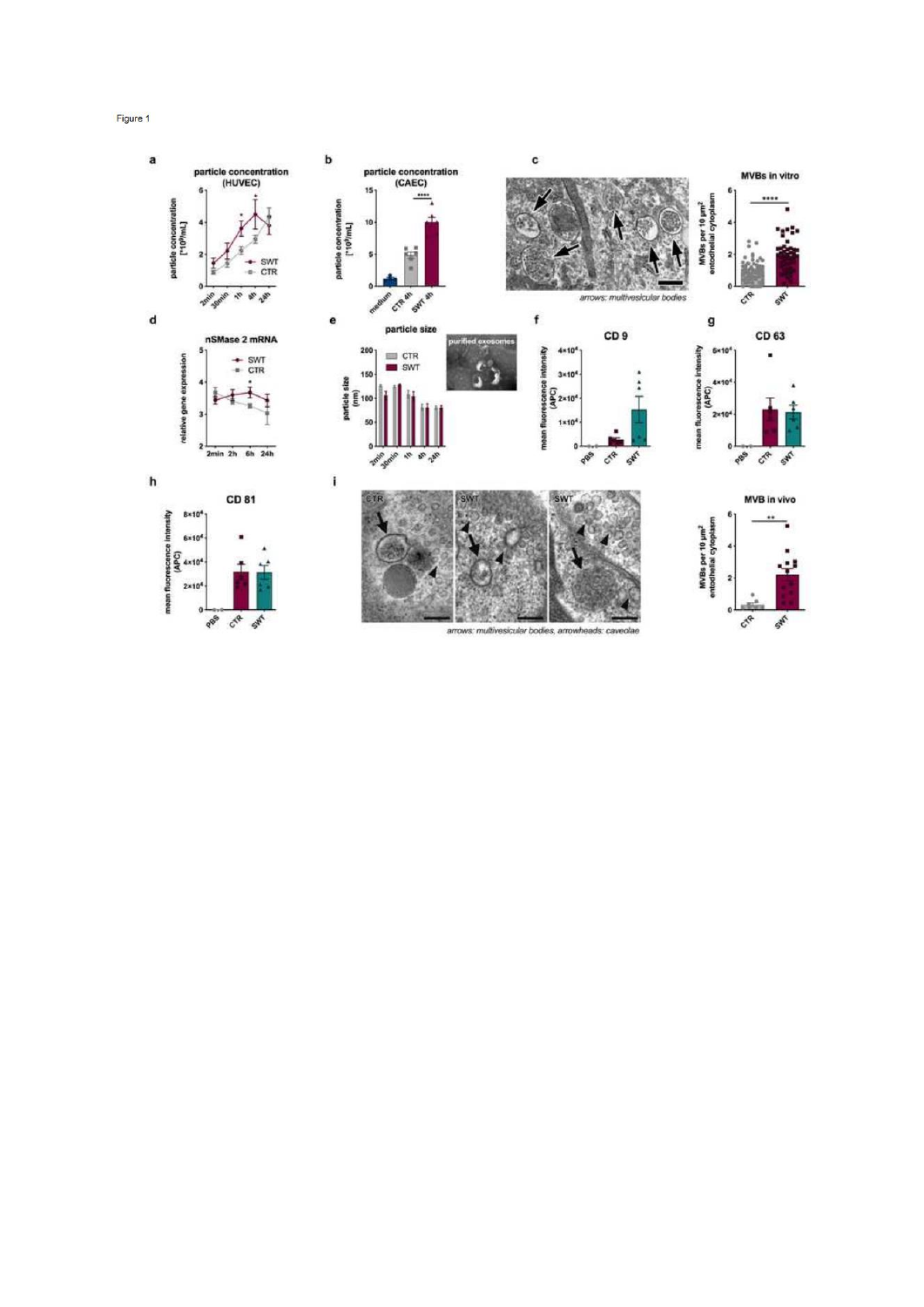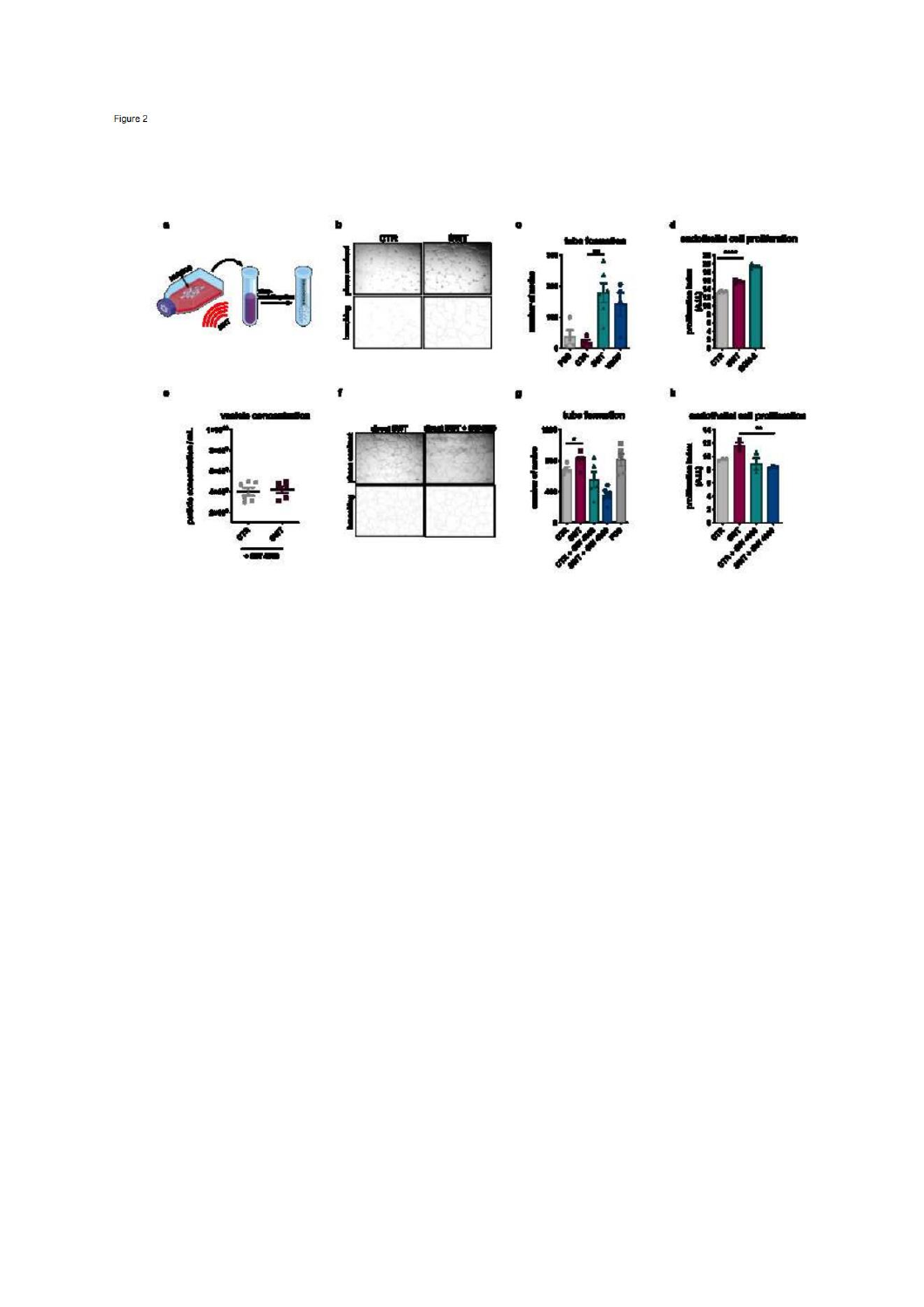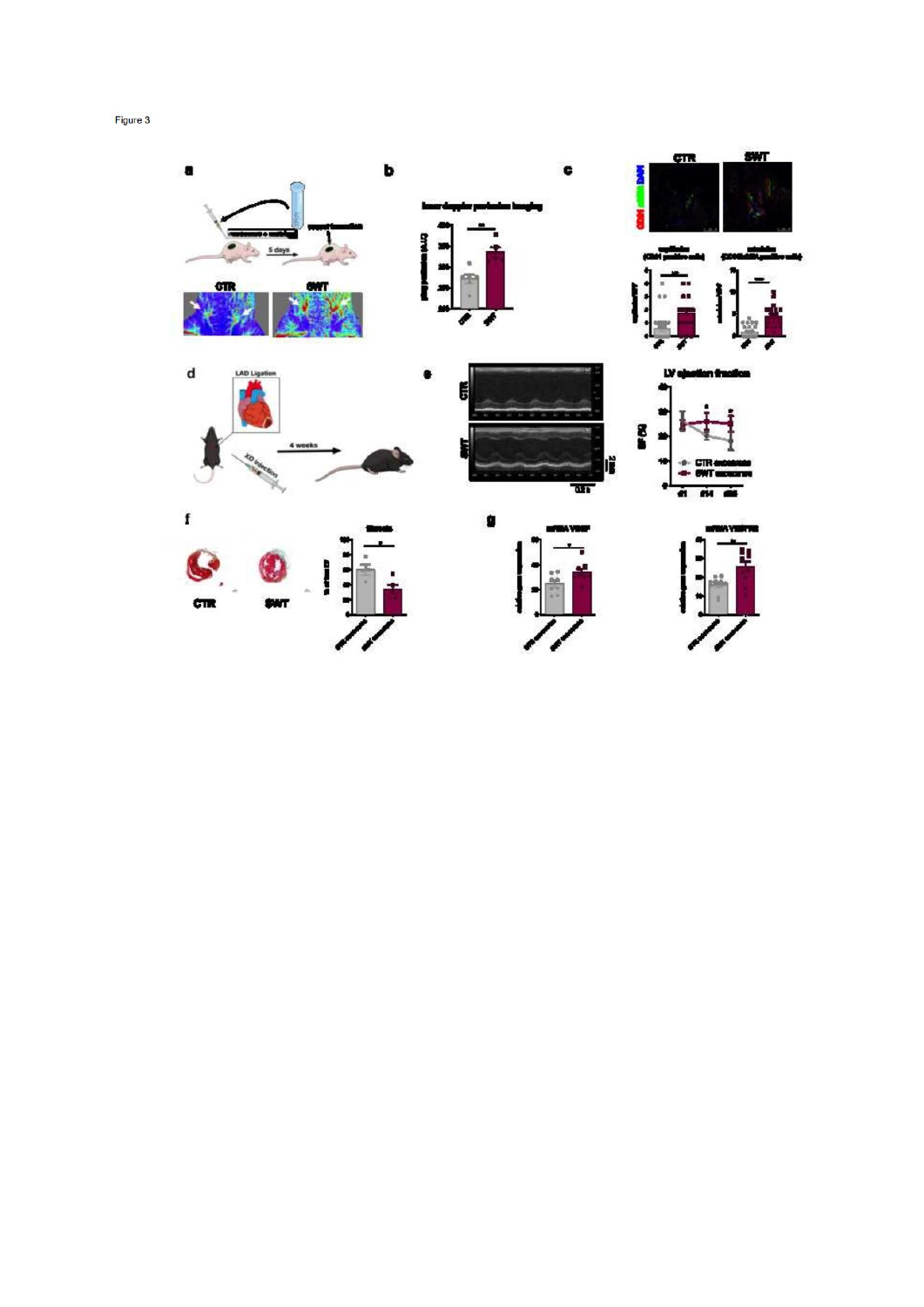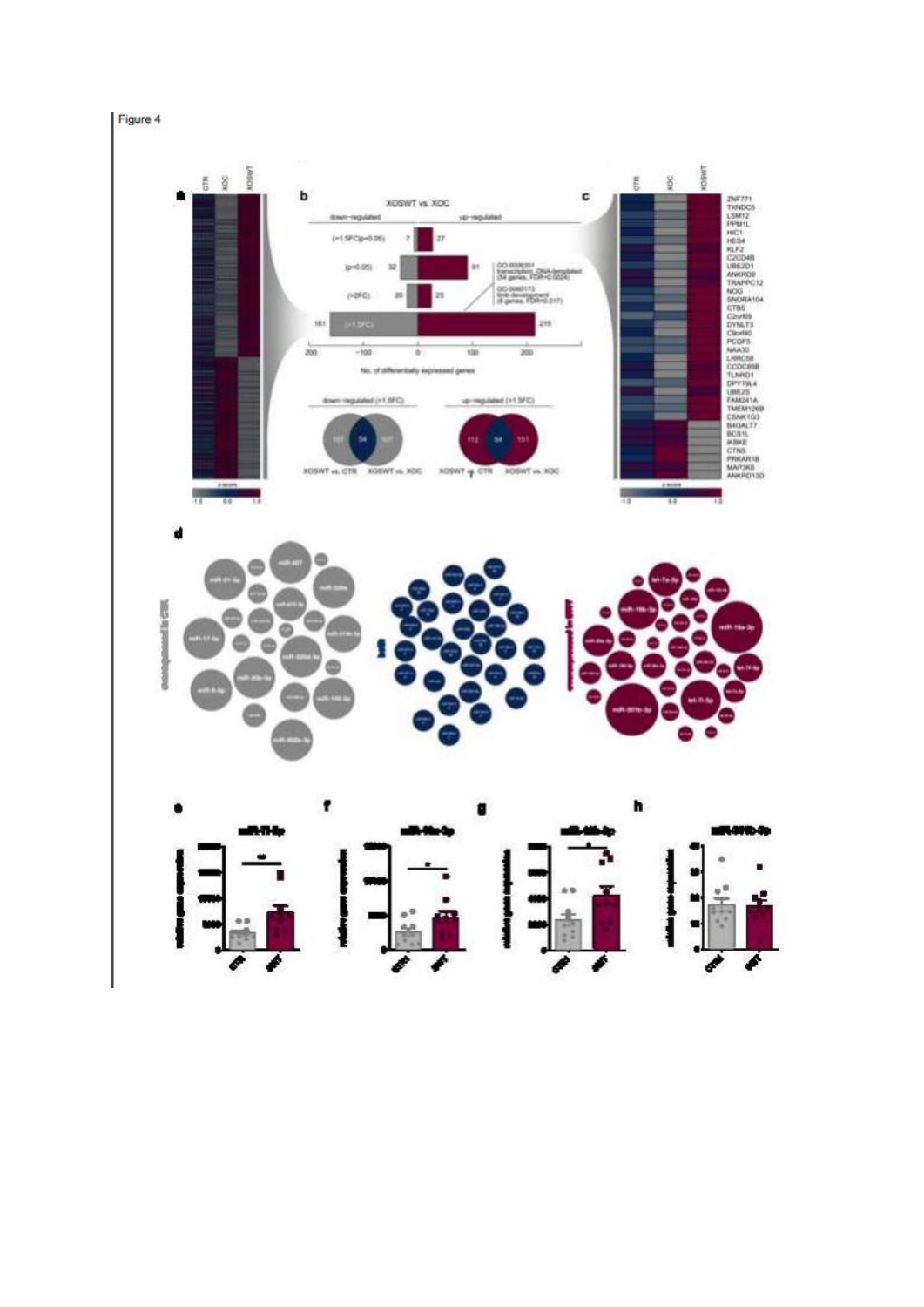Figure 5